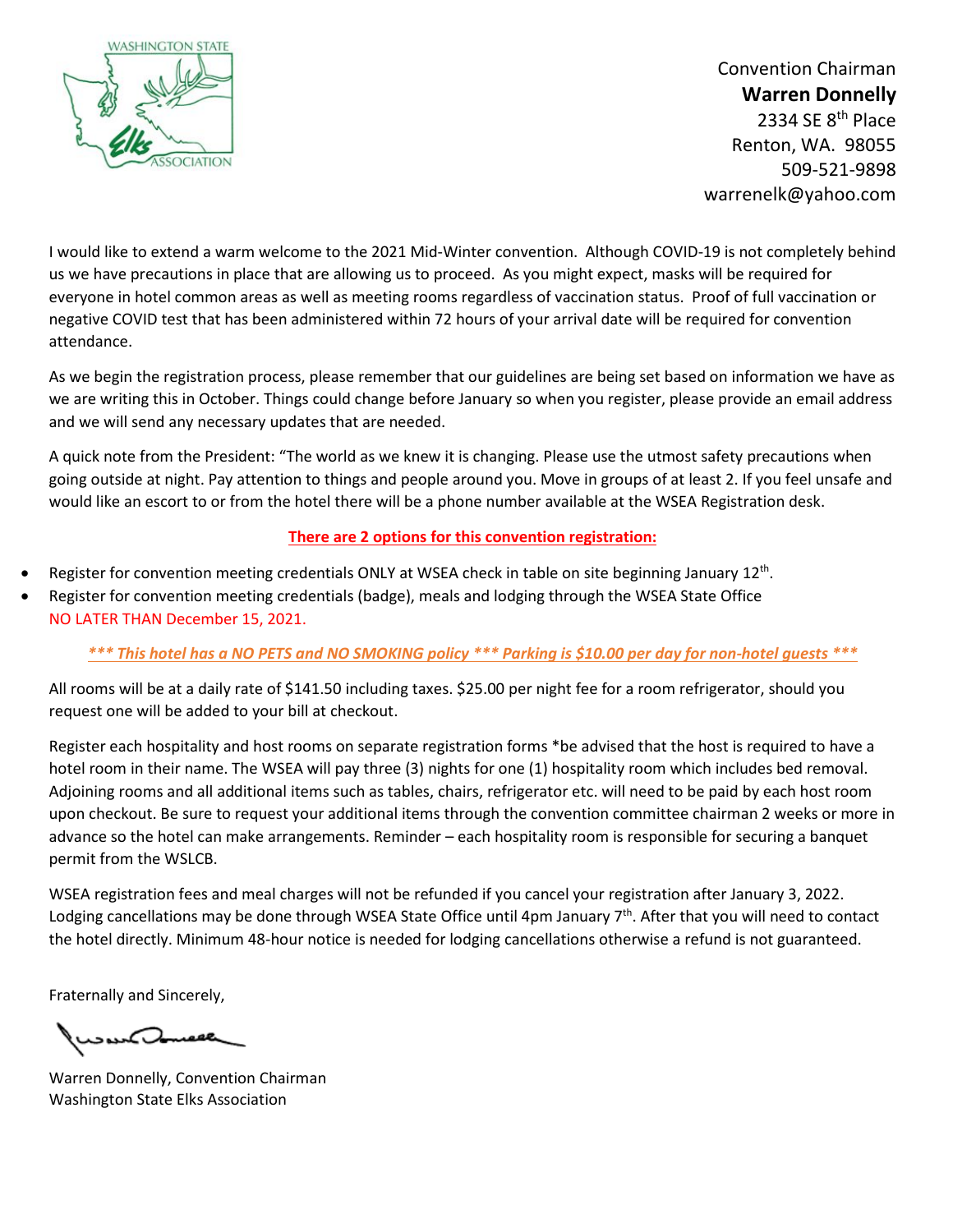| <b>WASHINGTON STATE</b>                                                                                                                                                                                                     | <b>SEMI-ANNUAL MEETING 2022</b><br>January 12th - 16th<br>Double Tree by Hilton-Seattle Airport<br>18740 Pacific Hwy South Seattle, WA 98188<br>Phone: 800-222-8733/Event Manager 206-901-5963 |  |  |  |
|-----------------------------------------------------------------------------------------------------------------------------------------------------------------------------------------------------------------------------|------------------------------------------------------------------------------------------------------------------------------------------------------------------------------------------------|--|--|--|
| Name                                                                                                                                                                                                                        | Phone#                                                                                                                                                                                         |  |  |  |
| <b>Mailing Address</b>                                                                                                                                                                                                      |                                                                                                                                                                                                |  |  |  |
| Email                                                                                                                                                                                                                       | Lodge $#$                                                                                                                                                                                      |  |  |  |
| Member#                                                                                                                                                                                                                     | Office/Position for Badge:                                                                                                                                                                     |  |  |  |
| Spouse/Guest Name:<br>(if attending with you)                                                                                                                                                                               | If spouse/guest is a member complete a separate<br>registration form. Fees can be paid on 1 check.                                                                                             |  |  |  |
| * Convention credentials must be worn by ALL for meetings and hospitality rooms *                                                                                                                                           |                                                                                                                                                                                                |  |  |  |
| # of Salmon<br><b>Friday Dinner</b>                                                                                                                                                                                         | <b>EVENT REGISTRATION and TICKETS:</b><br># of Steak   # of Friday meals:<br>$x$ \$25.00 =\$                                                                                                   |  |  |  |
|                                                                                                                                                                                                                             | *Alcohol Server Training (Sunday Morning) ………………………………………# attending training:<br>I  *For this item, pay Sunday at the door                                                                    |  |  |  |
| <b>HOTEL LODGING INFORMATION:</b>                                                                                                                                                                                           |                                                                                                                                                                                                |  |  |  |
| TOTAL SUBMITTED WITH REGISTRATION: (include all meals and room deposit above) \$                                                                                                                                            |                                                                                                                                                                                                |  |  |  |
| <b>PLEASE PAY ALL FEES VIA CHECK - PAYABLE TO WSEA</b><br>Checks will NOT be deposited until 1/7/2022. Should the event be canceled the checks<br>submitted to WSEA office will be SHREDDED, we will NOT be returning them. |                                                                                                                                                                                                |  |  |  |
| YES or NO<br>Is this your first time attending a Washington State Elks Association Convention?                                                                                                                              |                                                                                                                                                                                                |  |  |  |
| Bed Type:<br>No Preference                                                                                                                                                                                                  | bed type is not a guarantee, simply a request<br>Double Queen<br>King                                                                                                                          |  |  |  |
| <b>Arrival Date:</b>                                                                                                                                                                                                        | Departure Date:<br>(Check out Time: Noon)<br>(Check in Time: 3:00 p.m.)                                                                                                                        |  |  |  |
| Is this a Hospitality room?                                                                                                                                                                                                 | ** if yes, name of person in charge<br>YES or NO                                                                                                                                               |  |  |  |
| Special ADA requests:                                                                                                                                                                                                       |                                                                                                                                                                                                |  |  |  |
| Mail registration form and Check to:<br><b>WSEA Semi-Annual Meeting</b><br>PO Box 110760, Tacoma, WA 98411-0760                                                                                                             |                                                                                                                                                                                                |  |  |  |

Confirmation of your registration will be emailed to you within 7 days of receipt. PLEASE call immediately if a discrepancy exists or if you have not received confirmation. 253-472-6223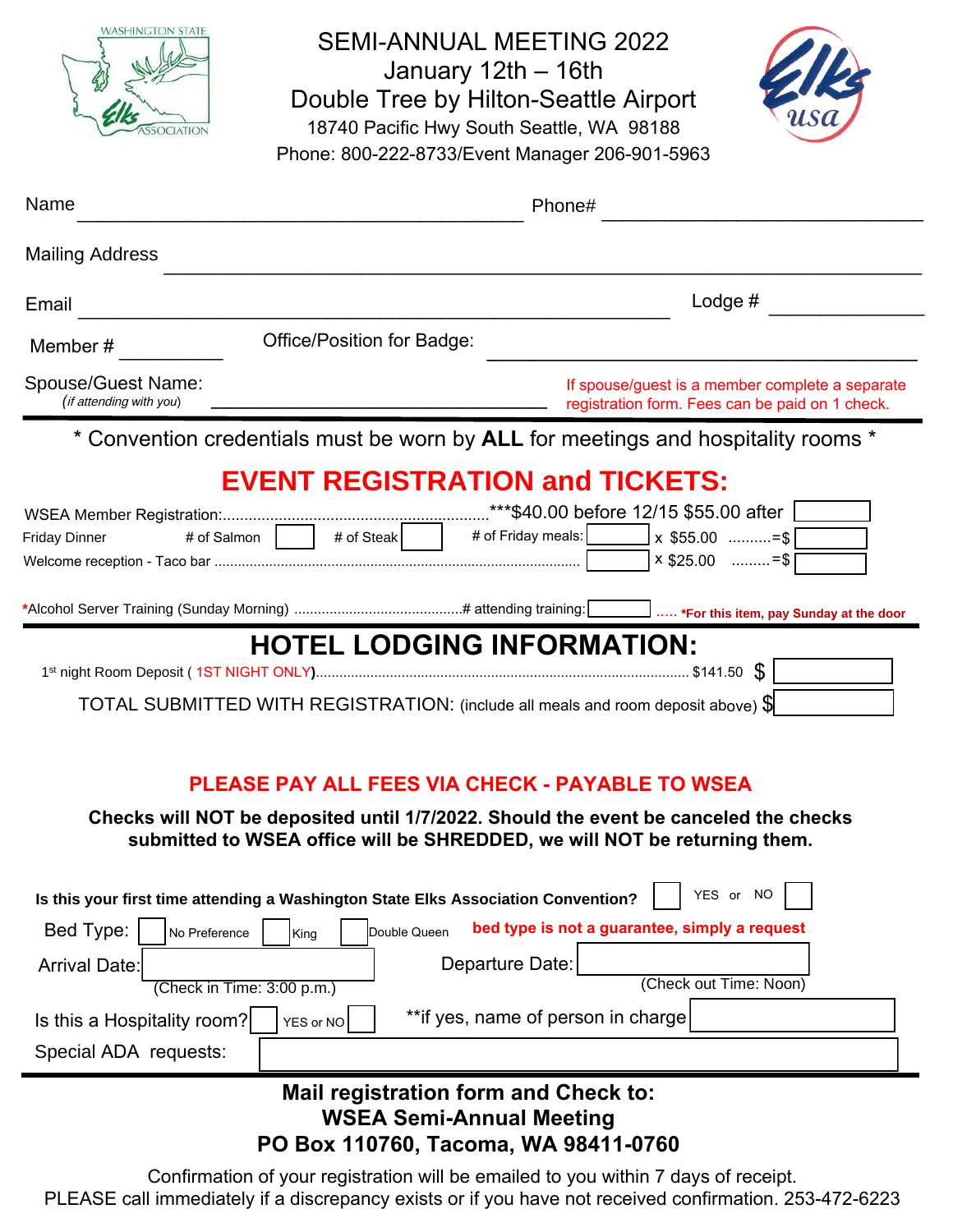## **WEDNESDAY JANUARY 12**

| $3:00$ PM - 5:00 PM                                      | EXECUTIVE COMMITTEE MEETING AND<br><b>CHARITABLE TRUST</b>                               | <b>NORTHWEST 1</b>                                             |
|----------------------------------------------------------|------------------------------------------------------------------------------------------|----------------------------------------------------------------|
|                                                          | <b>THURSDAY JANUARY 13</b>                                                               |                                                                |
| 7:30 AM - 4:30 PM                                        | <b>REGISTRATION</b>                                                                      | <b>LOBBY</b>                                                   |
| 8:30 AM - 12:00 AM                                       | <b>FINANCIAL TRUSTEES</b><br>THERAPY TRUSTEES TOFOLLOW<br>PROGRAM ADVOCATES              | <b>NORTHWEST 1</b><br><b>NORTHWEST 1</b><br><b>NORTHWEST 1</b> |
| 12:00 AM - 1:00 PM                                       | <b>LUNCH</b>                                                                             |                                                                |
| 1:00 PM - 2:00 PM                                        | STATE COMMITTEE CHAIR W/PROG ADVOCATES                                                   | <b>NORTHWEST 1</b>                                             |
| 2:00 PM - 3:00 PM                                        | THERAPY TRUSTEE TRAINING                                                                 | <b>NORTHWEST 1</b>                                             |
| 3:00 PM - 4:00 PM                                        | PROGRAM ADVOCATES TRAINING                                                               | <b>NORTHWEST 1</b>                                             |
| 7:00 PM - 9:30 PM                                        | 6:00 PM - 7:30 PM WELCOME RECEPTION<br>PRIVATE PSP RECEPTION<br><b>FRIDAY JANUARY 14</b> | NORTHWEST 2 & 3<br>MAXI'S                                      |
| 7:30 AM - 4:30 PM                                        | <b>REGISTRATION</b>                                                                      | <b>LOBBY</b>                                                   |
| 8:30 AM - 930 AM<br>8:30 AM - 930 AM<br>8:30 AM - 930 AM | <b>VETERANS</b><br><b>DRUG AWARENESS</b><br>AMERICANISM & YOUTH ACTIVITIES               | CASCADE 1 & 2<br>CASCADE 3 & 4<br>CASCADE 5 & 6                |
| 9:45 AM - 11:00 AM<br>9:45 AM - 11:00 AM                 | <b>MEMBERSHIP</b><br>MOST VALUABLE STUDENT/VOCATIONAl GRANT/ENF                          | <b>CASCADE 13</b><br><b>CASCADE 11</b>                         |
| 11:00 AM - 12:15 PM                                      | <b>LUNCH</b>                                                                             |                                                                |
| 11:30 AM - 1:00 PM<br>11:00 AM - 12:30 PM                | <b>PSP LUNCHEON</b><br>SPOUSES SOCIAL                                                    | CASCADE 7 & 8<br>PRESIDENT SUITE                               |

12:00 PM - 1:30 PM TOAST CONTEST CASCADE 1